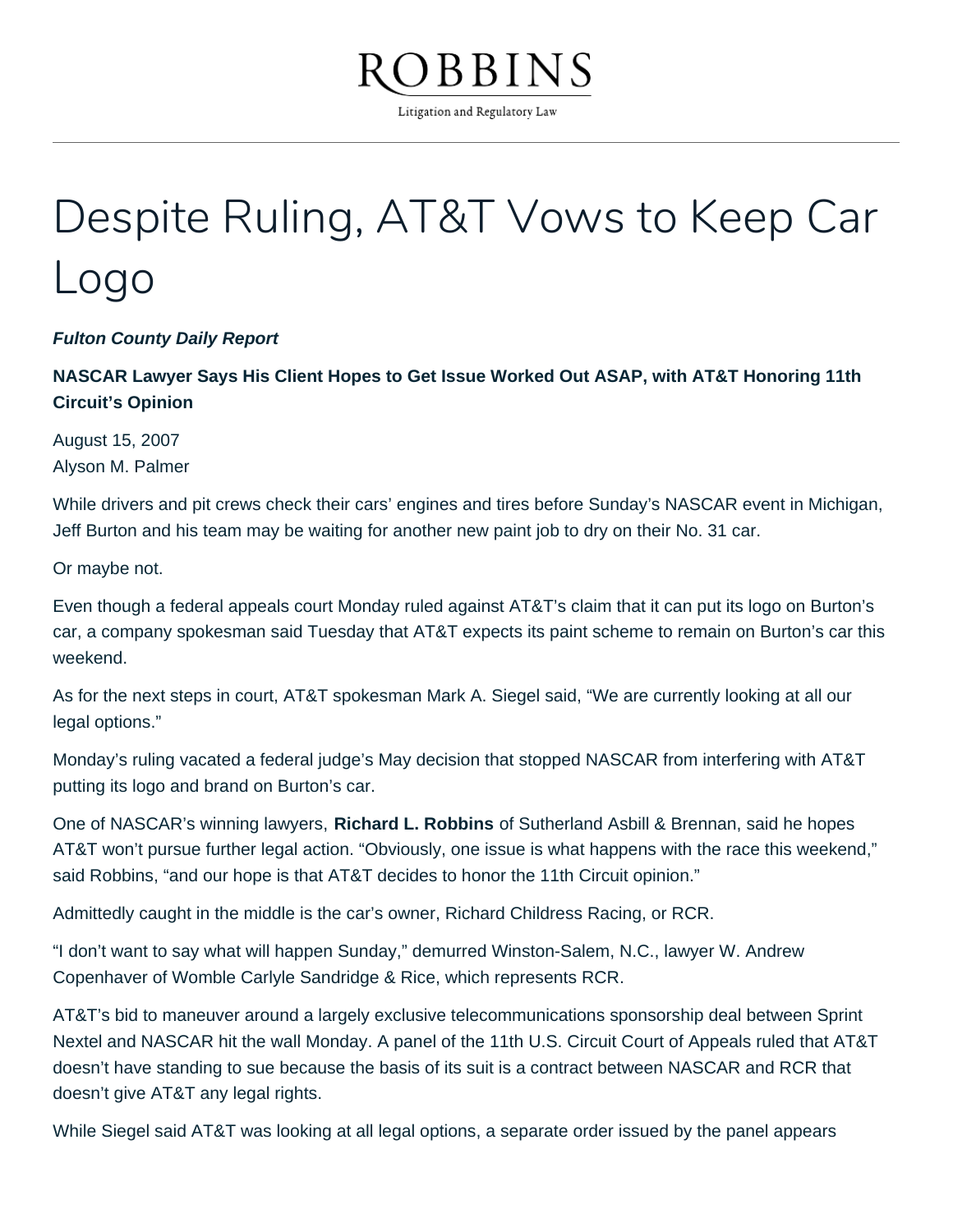designed to discourage a request for consideration by all of the 11th Circuit judges.

AT&T has relied on an aspect of that contract that allowed Cingular Wireless' continued sponsorship of car No. 31—currently sixth in the Nextel Cup standings—despite the 10-year, \$700 million deal Nextel entered into with NASCAR in 2003. Cingular had sponsored car No. 31 since 2001 and was absorbed in last year's merger of two companies that jointly owned it, AT&T and BellSouth Corp.

AT&T decided to retire the Cingular name, but NASCAR told Burton and car owner RCR that they couldn't swap out Cingular's logo for AT&T's on the car. Senior U.S. District Judge Marvin H. Shoob disagreed, issuing his injunction three months ago.

Shoob held that even though AT&T was not a party to the agreement between RCR and NASCAR, it was what's called an intended third party beneficiary with standing to sue. The addendum to the agreement specifically allows for "Cingular branding," wrote Shoob, and the agreement amounted to a promise by NASCAR to preserve RCR's sponsorship agreement with AT&T.

That ruling led to Burton's car losing its Cingular logo in place of the AT&T globe just before a race.

Last month **AT&T lawyer David L. Balser of McKenna Long & Aldridge** faced off at the 11th Circuit against NASCAR attorney David R. Gelfand of Milbank, Tweed, Hadley & McCloy in New York and Sprint Nextel lawyer Peter C. Canfield of Dow Lohnes.

In an opinion written by Senior Judge Peter T. Fay and joined by Chief Judge J.L. Edmondson and Judge Edward E. Carnes, the 11th Circuit saw the issue differently. The agreement between RCR and NASCAR didn't show an intent by those parties to benefit Cingular or AT&T, wrote Fay, as RCR was free under that agreement to find a new sponsor that wasn't a Sprint Nextel competitor.

"The Addendum to the RCR Agreement was intended to protect RCR from the potential harm caused by a sudden loss of sponsorship due to Sprint Nextel's exclusivity," wrote Fay. "Any benefit to Cingular (now AT&T Mobility) resulting from NASCAR's commitment to grant RCR the option to continue and renew its sponsorship agreement was merely incidental to NASCAR's intended purpose of preserving RCR's choice of sponsorship."

The 11th Circuit opinion suggests RCR is the entity associated with the No. 31 car that has rights under NASCAR's decision to "grandfather" Cingular into the otherwise exclusive telecommunications deal with Sprint Nextel. But RCR hasn't appeared as a party in the lawsuit brought by AT&T against NASCAR, with Sprint Nextel intervening.

Copenhaver said his client, RCR, was caught in the middle. "They hated to see this battle occur," said Copenhaver, "and Richard Childress has taken the position to both sides that he wanted to sit on the sidelines."

In theory, AT&T might ask for rehearing by the panel or reconsideration by the full 11th Circuit. But the separate order issued by the panel appears to discourage the latter.